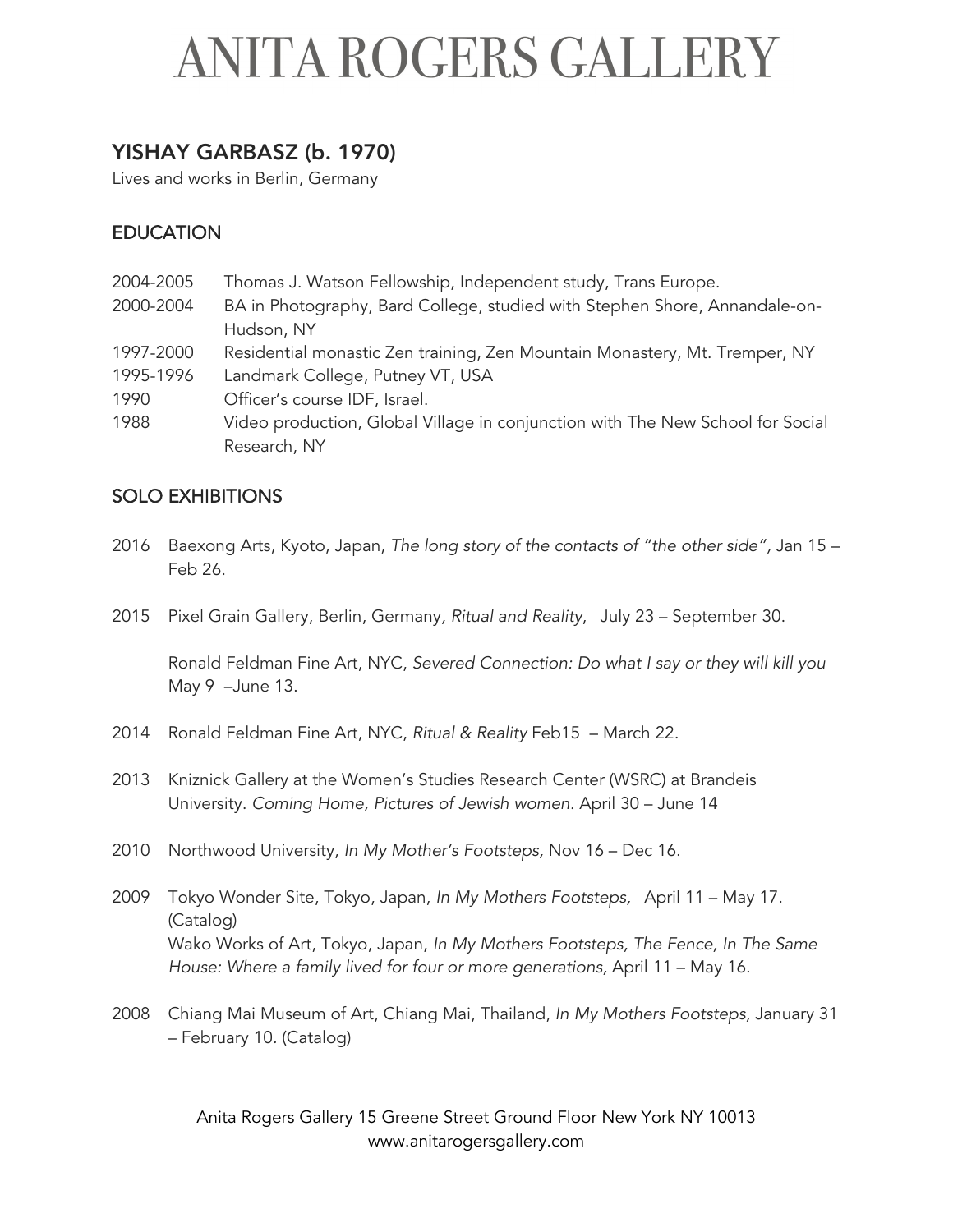- 2007 Jia-dong, Taiwan, *In The Same House: Where a family lived for four or more generations.* Meinong Hakka Museum, Taiwan, *In The Same House: Where a family lived for four or more generations.* (catalog)
- 2006 Cicero Galerie für politische Fotografie, Berlin, Germany, *The Fence,* October 15 March 15, 2007.
- 2005 Norderlicht Fotofestival, Groningen, Holland, I*n My Mothers Footsteps*. September 4 October 9. (Catalog)
- 2004 Bertelsmann Campus Center, Bard College, NY, *Israel in More Than One Dimension,*  April 1 – April 30*.* Woods Studio, Bard College, NY, *Being Seen,* May 1 – May 31.

#### SELECT GROUP EXHIBITIONS

- 2020 Ronald Feldman Gallery, NYC*, Prescient: A Five-by-Five Virtual Exhibition,* May 08 Jun 19, 2020 Weld, Stockholm, *tiodagarsfestival,* May 12-21.
- 2019 Baexong Arts, Tokyo, *Oriental Discourse,* nov 29- Dec 9 (Catalog) Ronald Feldman Fine Arts, *Summer show*, June 19- July 26. Kunsthalle Bega, Romania, Timișoara*,* L*ay me down across the lines,* September 13– December. (Catalog).
- 2018 Myon Moyn Festival, Oyten, Germany, *Consent* (Video installation), 23-26 August 2018.
- 2017 Luther Kirche, Cologne, Germany, *Heimat Variationen*, May 19 June 9. (Catalog) Ronald Feldman Fine Arts, *Art on the Front Lines*, May 24 – August 19. Villa Waldberta,Münich, solo performance *untitled*, 21.12.2017 (Catalog).
- 2016 The Museum of Contemporary Art, in North Miami (MOCA), *Intersectionality*, June September 4, 2016. Fotohaus, Arles, France, *4 x The Photographic Salon*, July 7. The Marlborough Theatre, Brighton, UK, *Nothing About Us, Without Us*, July 11 – August 12. (Commissioned public installation for trans pride). Galerie Confluence, Paris, France, *Trans Time*, October 6 – 23. Morel Drifler Gallery, The NB Haifa School of Design, Haifa, Israel, *Revealed Hippocampus: Memories*, April 5–May 7 Baexong Arts Kyoto Japan (Kyotography festival satellite event), *Throw the poison in the well,* April 30 – May 8.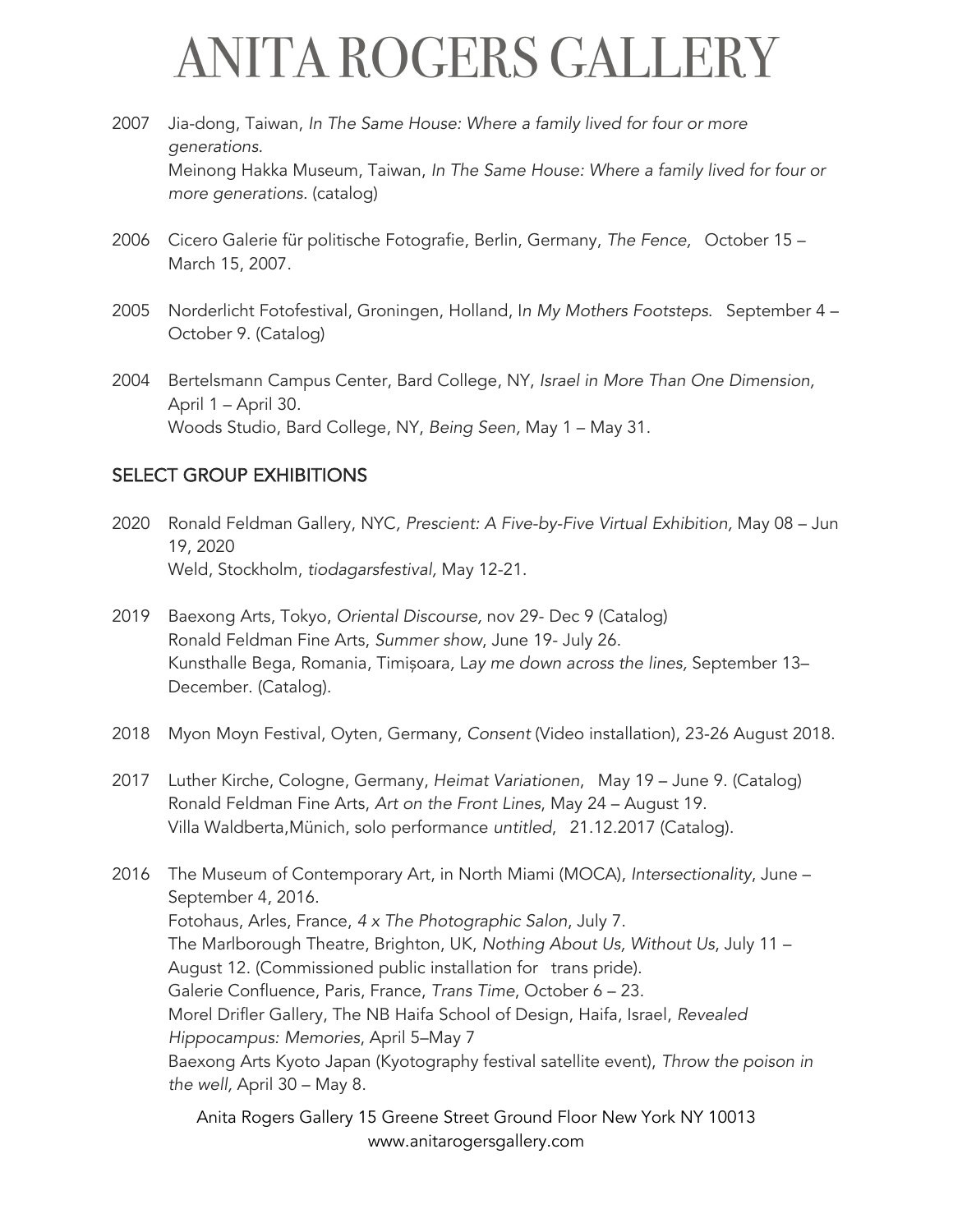- 2015 Landmark College, Putney, Vermont, *Alumni Exhibition*, September 26 November 10. Wako Works of Art, Tokyo, Japan, *Kurogo*, August 1 – September 5. Incheon Art Platform, *Video anthology 2015*, July – December 2015 Museum of Fine Art Boston, *In the Wake, Japanese Photographers Respond to 3/11*, March 30 – June. (Catalog)
- 2014 Traveling exhibition, Los Angeles, CA, *Transient*, November 20 24. L'espace Creatif, Montreal, Canada, *Trans Time*, September 25 – October 2. Antwerp Queer Arts Festival *Port*, 2-10 August. National Museum of Modern and Contemporary Art, Korea (MMCA) *Spot Connection.* May 28 – June 22. (Catalog) Incheon Art Platform, Baengnyeongdo, Republic of Korea, *Here is Baengnyeongdo*  Report, February 27 – March 8. (Catalog) Kuntzraum Kreuzberg/Bethanien, *Distant Observations. Fukushima in Berlin,* March 8 – April 27 (Catalog). Incheon Art Platform, Korea, *Final Exhibition* – *Residencies 2013*, Jan 10 - Feb 23. (Catalog).
- 2013 Wako Works of Art, Tokyo, *Gallery selection at ToLot,* June 8 July 27.

20.

- 2012 Ronald Feldman Fine Arts, New York, NY, *Have We Met Before,* February 18 April 28. Dumbo Arts Center, New York, *A Wake: Still Lives and Moving Images,* November 9 – November 25.
- 2011 Ronald Feldman Fine Arts at Seven, Miami Art Week, Miami, FL, November 29 December 4. Tokyo Wonder site, Tokyo, *NEXT – TWS 10 Year,* July 7 – October 2. Momentum, Berlin, *A Wake: Still Lives and Moving Images,* October 30 – November
	- Kunstraum Kreuzberg/Bethanien, Berlin, *Summer Festival at Bethanien*, May 28. Lutherkirche Köln-südstadt, Cologne, Germany, *Fukushima* – *Opening Doors with Compassion,* July 21 – August 14 (Catalog)*.*
- 2010 Busan Biennale, Busan, South Korea: *In My Mother's Footsteps; Becoming,* September 11 – November 20. (Catalog) Ronald Feldman Fine Art, New York, NY, *Resurrectine*, May 15 – July 26. Wako Works of Art, Tokyo, Japan, *Print & Bound,* September 10 – September 25.
- 2009 Stanley Picker Gallery, Kingston University, London, England, *Pruning in the Garden of Eden*, February 2 – February 17.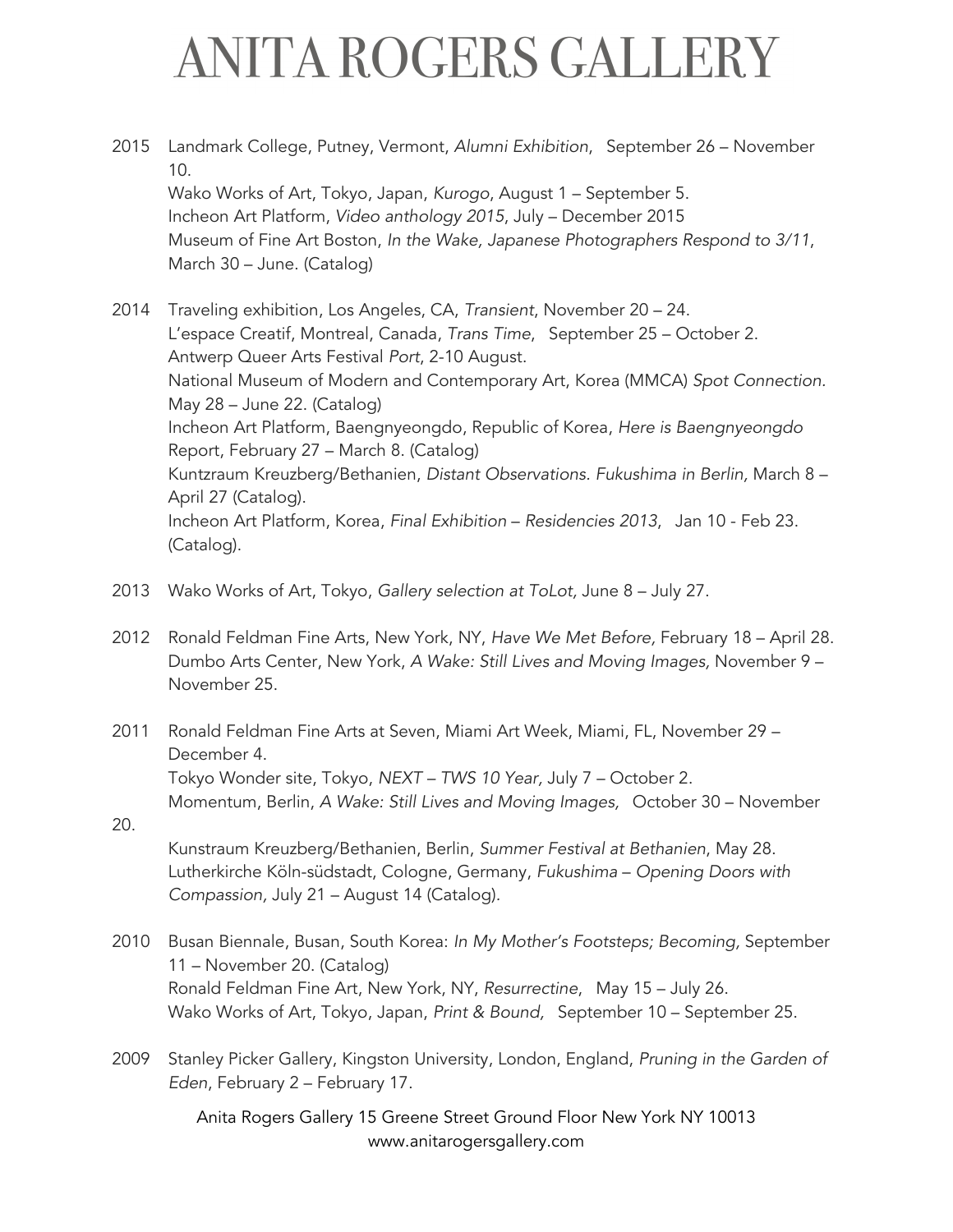- 2007 Kio-A-Thau, Taiwan, *In The Same House: Where a family lived for four or more generations.* Conference of Birds, Bangkok, Thailand: *The Gift of Tongues*; *Being Seen,* July 27 – August 19.
- 2005 Awake, Kingston NY, *Deceleration of Independents,* July 3-8.
- 2004 Hillel Foundation, Washington, DC, *Israel in More Than One Dimension*. Peace Gallery, Kingston, NY, *The Fence.*
- 2003 Upstate Art, Phoenicia, NY, *Street Photography.*
- 2001 Fisher Arts Building, Bard College, New York, NY. Upstate Art, Phoenicia, NY, *Germantown*.

#### MONOGRAPHS

- 2010 *Becoming* (Mark Batty Publisher, July 2010).
- 2009 *In My Mother's Footsteps* (Hatje Cantz, April 2009) nominated for the Deutscher Fotobuchpreis/German Photobook Award

#### **BIBLIOGRAPHY**

#### (\* indicates articles pertaining solely to the artist, underline for books)

- 2021 \* Juliet Jacques, "Profile Yishay Garbasz", Art Monthly, May 2021, pp 13-14. Sophie Wyatt, "5 transgender and non-binary artists you need to know about", *Haste Magazine*, April 18, 2021. https://www.hastemagazine.co.uk/6 transgender-and-non-binary-artists-you-need-to-know-about/
	- Saff, "5 Transgender Artists Taking The Art World By Storm", *Artspear Magazine*, April 9, 2021. https://blog.artsper.com/en/lifestyle/transgender-artists/
- 2020 \* Hugill, Alison, "Intersectional Art as Activism: An Interview with Yishay Garbasz", *Berlin Art LInk*, August 31 2020. http://www.berlinartlink.com/2020/08/31/intersectional-art-as-activisman-interview-with-yishay-garbasz/
	- Bryll, Marta Wiktoria, "Modern Transgender Art", *Daily Art Magazine*, 26 June 2020. https://www.dailyartmagazine.com/transgender-art/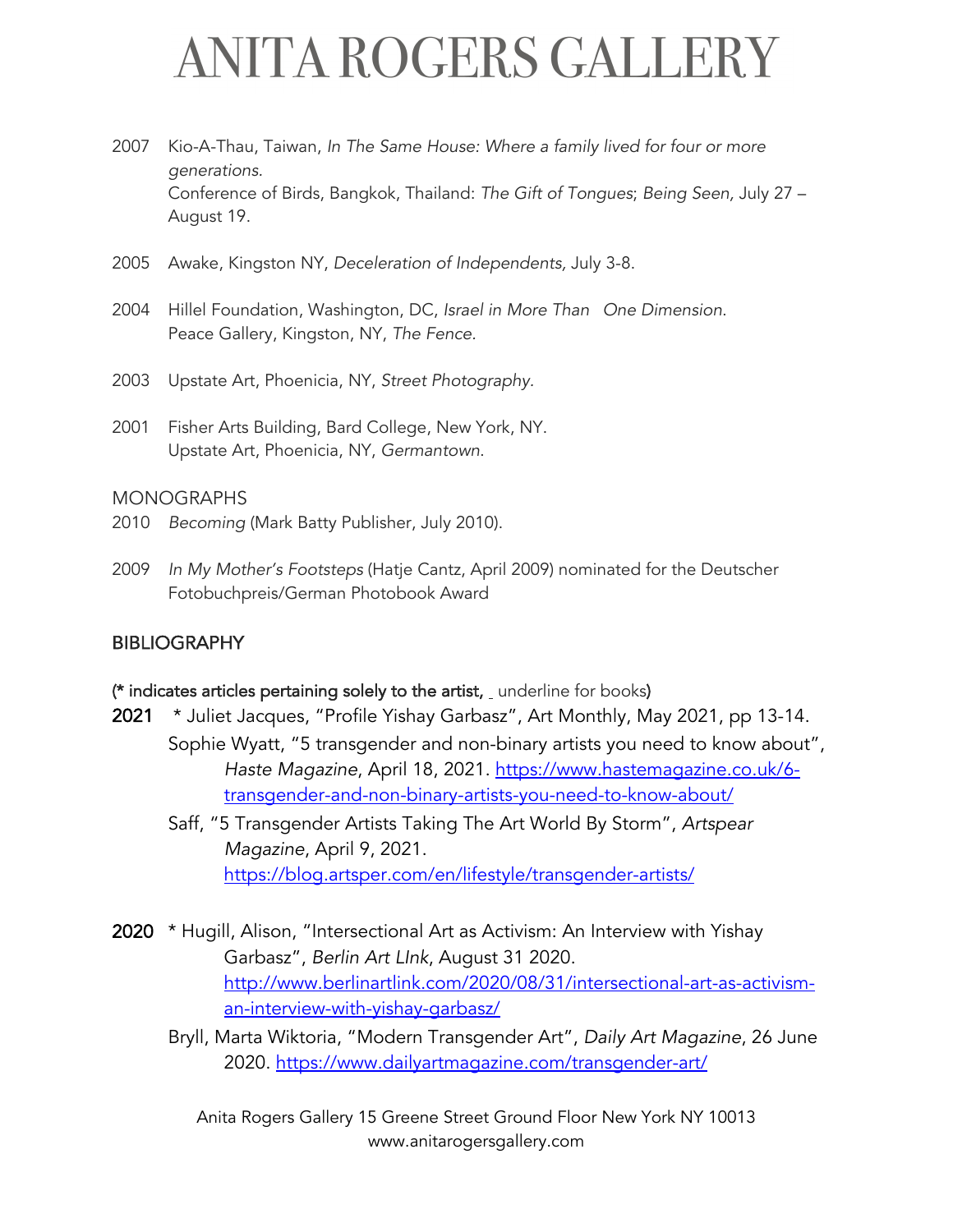Specier, Emma, "5 Female Artists From Around the World Who Celebrate Women in Their Work", *Vogue*, March 8, 2020. https://www.vogue.com/article/female-artists-from-around-the-world

- Jane Gerhard and Dan Tucker, "Citizen Woman: An Illustrated History of the Women's Movement", *Prestel Verlag*, May 2020. ISBN:978-3791385303.
- Jane Gerhard and Dan Tucker, "Feminismus: Die illustrierte Geschichte der weltweiten Frauenbewegung", *Prestel Verlag*, March 2020. P191,194. ISBN:978-3791385297
- \* Paula Balov, "Normativität wirklich infrage stellen", *Siegessäule*, Berlin Germany, February 2020. https://www.siegessaeule.de/no\_cache/newscomments/article/4587 normativitaet-wirklich-infrage-stellen.html
- Staff, "オリエンタル・ディスクール", Artscape Japan, 15 January 2020. https://artscape.jp/report/review/10159406\_1735.html
- 2019 Karen Wright, "Great Women Artists", *Phaidon Press*. PP 148. Sep 2019. ISBN: 9780714878775
	- \* Tsafi Saar, "This Trans Artist Couldn't Register as a Woman in Israel. Until Haaretz Intervened", *Haaretz* (English edition) 8 Nov 2019. https://www.haaretz.com/israel-news/.premium-this-trans-artist-couldn-tregister-as-a-woman-in-israel-until-haaretz-intervened-1.8093384
	- \* Tsafi Saar, " תרכומ אל תינמא" , *Friday Gallery Haaretz,* Israel, 30 October 2019. https://www.haaretz.co.il/gallery/mejunderet/.premium-1.8057351
	- Andrea Lieber, "The State of the Romanian Avant-garde (I)", Revista *ARTA*, Romania. 5 November 2019. https://revistaarta.ro/en/the-state-of-theromanian-avant-garde-i/
	- Editors, "Great Women Artists: The 400 Most Important Female Artists Over the Last 500 Years", *Artspace*, 28 September 2019. https://www.artspace.com/magazine/news\_events/book\_report/greatwomen-artists-the-400-most-important-female-artists-over-the-last-500 years-56258
	- \* Editors, "In My Mother's Footsteps", Vostok Magazin Seoul, 17호 \_ 다크 0123*,* 18 September 2019
	- Johnson, Hannah Lee. "Rhetorics of trans allyship, toward an ethic of responsible listening and ally labor*". PhD thesis, University of Iowa,* pp131-132 (2019).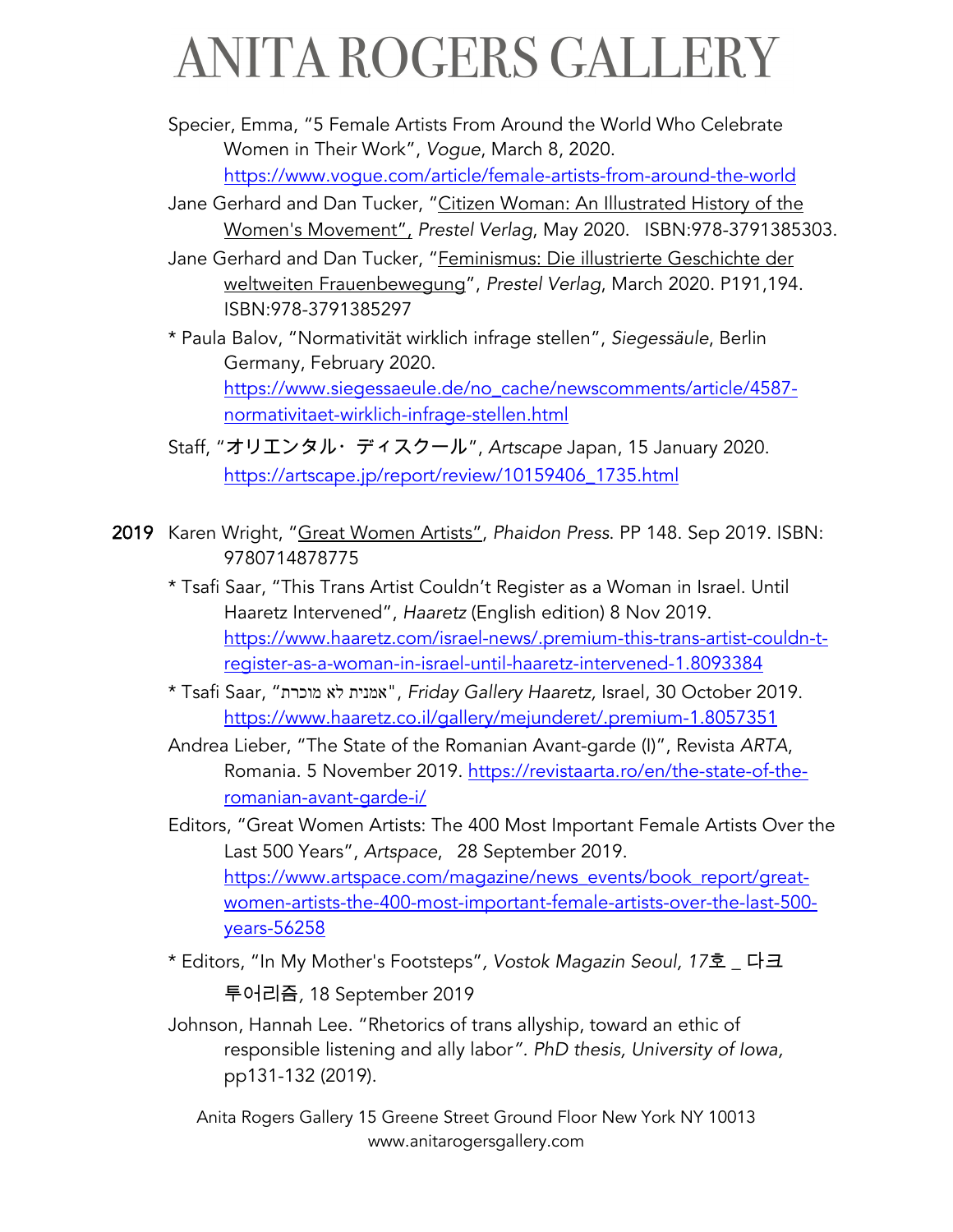- Luc Schicharin, "L'art transgenre, vers d'autres expériences corporelles du temps", *GLAD! Issue 6,* July 2019. https://www.revue-glad.org/1554
- Hilary Robinson, Maria Buszek, "A Companion to Feminist Art, Blackwell Companions to Art History, Collecting Creative Transcestors"*, John Wiley & Sons,* pp232-238*.* 24 June 2019.
- Ardel Haefele-Thomas, "Introduction to Transgender Studies", *Columbia University Press*, PP407, 5 May 2019
- Jung-Ah Woo, "United to Be Dispersed: The WAWA Project and Community Art after the Great East Japan Earthquake", *Archives of Asian Art Volume 69 Issue 1*, 2019

Aaron Devor, Ardel Haefele-Thomas, "Transgender: A Reference Handbook", *ABC-CLIO*, pp 218-219, 15 February 2019

Eliza Steinbock, "Shimmering images : trans cinema, embodiment, and the aesthetics of change", pp 22, 27, 56-57, 59*. Duke University Press,* 2019.

2018 Natalie Chui, "Hystereo" *Arcades Magazine* Issue 3, Dec 2018. \*Santner, Martin. "The Number Project", 39NULL magazine, pp46-49, 6/2018.

- Julia Steinmetz "Material Enactments: The Transformational Aesthetics of Cassils and Yishay Garbasz", *Transgender Studies Quarterly*, volme 5, issue 2, 1 May 2018
- Catherine Alexander, Andrew Sanchez, "Indeterminacy: Waste, Value, and the Imagination" *Berghahn Books,* pp57, 1 Oct 2018
- Ragen Chastain, "These Higher-Weight Female Athletes Are Shattering Myths About Fitness", *US news and world report*, June 7, 2018 https://health.usnews.com/health-news/blogs/eat-run/articles/2018-06- 07/these-higher-weight-female-athletes-are-shattering-myths-aboutfitness
- Madeline Rasmussen, "Female Bodies at the Forefront of Protest". *Moda Madison Magazine*, 20 April 2018
- Angie Kordic, "10 Transgender Art Creatives Whose Work You Should Follow", *WideWalls magazin*, 17 May 2018. https://www.widewalls.ch/10 transgender-art-artists/
- Villalpando, Mark J, "Battling the big one: LGBTQ+ inclusive art education during the Trump era". *Journal of Social Theory in Art Education . 2018, Vol. 38, p25-37. 13p.*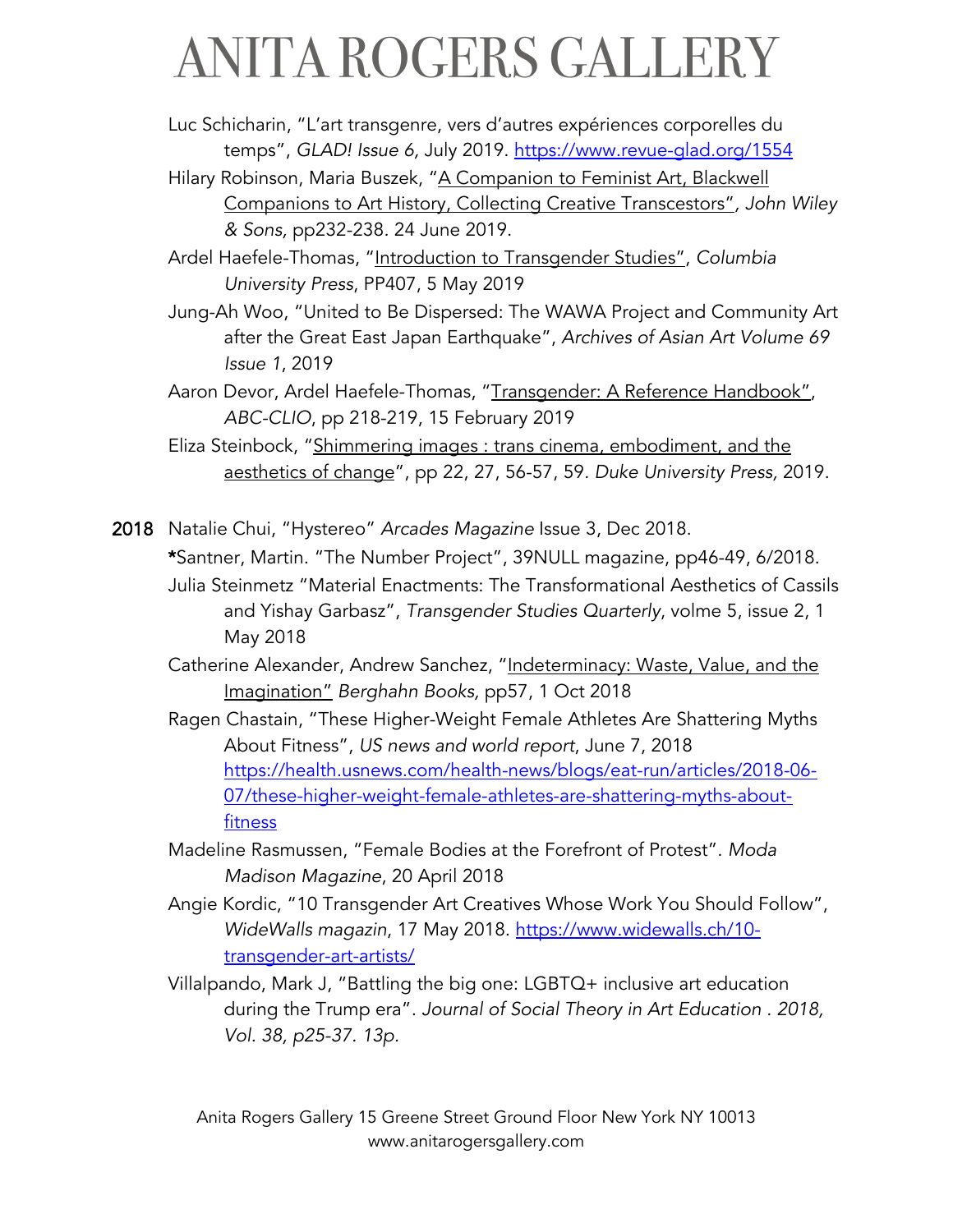#### 吳詩怡, 張翰璧, and 蔡芬芳. "博物館展示與客家記憶: 以臺灣客家文物館為例".

*Journal of Museum & Culture* 16 (2018): 47-90*.*

- 2017 \*Burdu'ja, Cristina. "On the Inheritance of Post-Traumatic Memory"*. Thiiird Magazine*, March 2017. http://thiiirdmagazine.co.uk/mind/stories/yishaygarbasz-interview-artist-uncovered/
	- \*Shandler, Jeffrey. "The Unsightly and the Unseen: Yishay Garbasz at Home at the Border". *Rejoinder Journal, Rutgers School of Arts and Sciences*. http://irw.rutgers.edu/rejoinderwebjournal/borders-bodieshomes/289 the-unsightly-and-theunseen-yishay-garbasz-at-home-atthe-border
	- \*Staff. "Yishay Garbasz identity, agency, human rights and the construction of gender". *The Disfactor*. March 18 2017. http://thedisfactor.blogspot.de/2017/03/yishay-garbasz- identity-agencyhuman.html
	- Nihan Akdemir, "Gender and Its Representation in Contemporary Arts", *European Journal of Multidisciplinary Studies*, [S.l.], v. 2, n. 7, p. 11-22, oct. 2017. http://journals.euser.org/index.php/ejms/article/view/2784
	- \* Ken Johnson, "Severed Connections: Do what i say or they will kill you". *They magazine*, 15 August 2017 pp31-34.
	- \* Chloe Julius, "Quest Interview: Yishay Garbasz"*, Quest* Issue 6 Exile pp73-81, 2017
	- Grayson Morley, "Where are they now", *Bardian* spring 2017 pp15
	- Ella Klik, "Customizing Memory: Number tattoos in contemporary Israeli memory work", *Memory Studies,* 14 December 2014 http://journals.sagepub.com/doi/10.1177/1750698017741932
	- Jeffrey Shandler, "Holocaust Memory in the Digital Age", *Stanford University Press*, September 2017, ISBN 978-1503602892
	- 우정아. "다나카 고키의《 추상적 발언》 과 불안정한 공동체." 미술이론과 현장 *24* (2017): 52-78.
	- EJ Gonzalez-Polledo, "Transitioning: Matter, Gender, Thought" *Rowman & Littlefield*, 2017 PP 183, ISBN 1783488468
	- Correia, Maria da Luz, and Carla Cerqueira. "Entrevista com Ruth Rosengarten: Atualmente a fotografia feminista é diversa e bastante elástica, ao invés de se fixar nos velhos binarismos"*. Comunicação e Sociedade* 32 (2017): 495-500.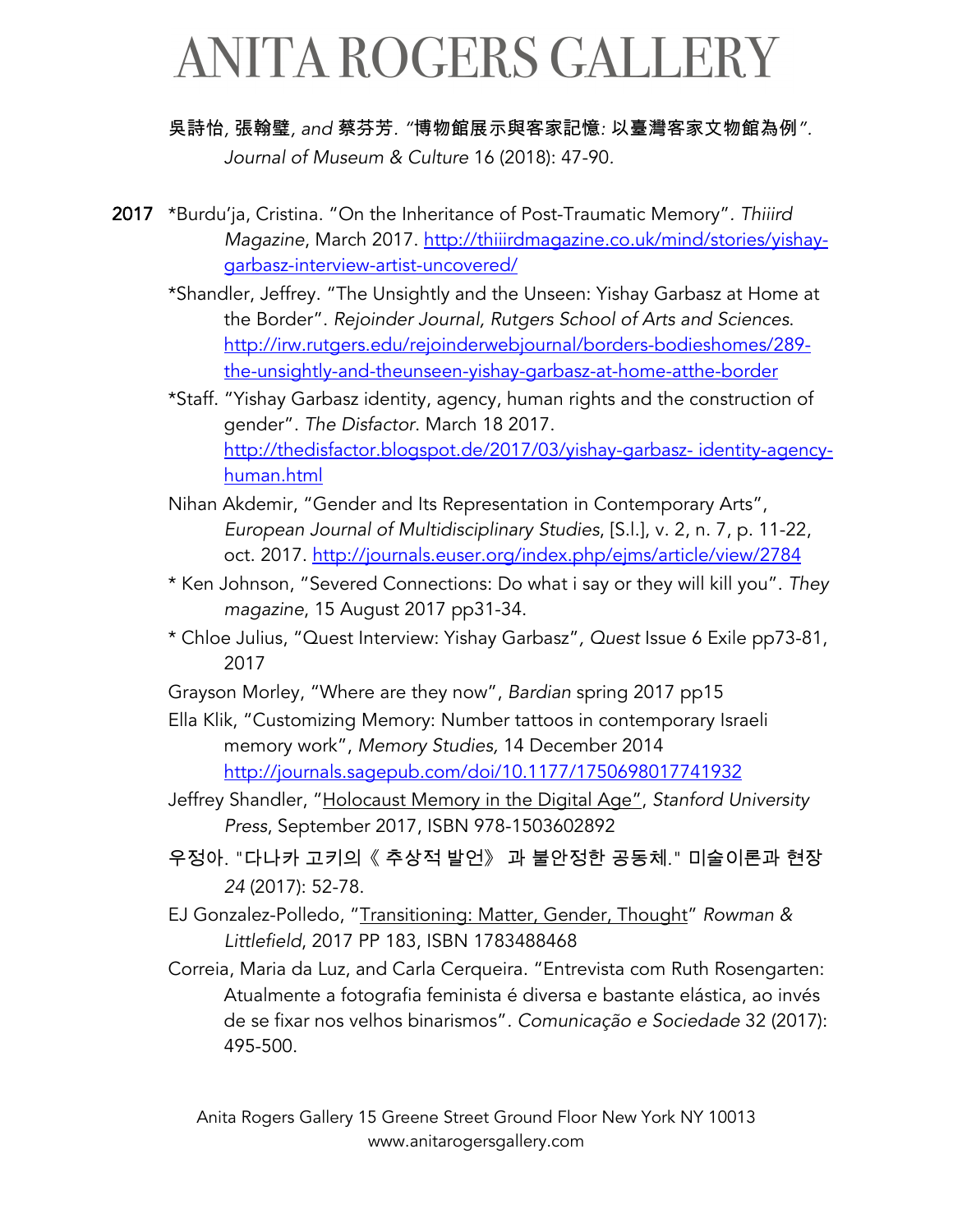2016 \* Isoi, Reiji. "The long story of the contacts of "the other side."" *Kansai Art Beat*, February 17, 2016. http://www.kansaiartbeat.com/kablog/entries.ja/2016/02/the-long-storyof-the-contacts-of-the-other-eside.html \* Coles, Alex Hiroki. "The long story of the contacts of "the other side."", *Shift Magazine*, February 26, 2016.

> http://www.shift.jp.org/en/archives/2016/02/yishay-garbasz-the-otherside.html

- \* Yakura, Ayumi. "イシャイ・ガルバシュ展「ロング・ストーリー・オブ・コン タクツ・オブ "アザー・サイド"」", Shift Magazine, 13 February 2016. http://www.shift.jp.org/ja/blog/2016/02/yishay-garbasz-the-other-side/
- \* avidog. "The Art of Trauma". *Art History Grrrls*, May 19, 2016. https://arthistorygrrrls.com/2016/05/19/the-art-of-trauma/
- \* Berlin Community Radio, "HYSTEREO #31: Against the Art of Exclusion", *HYSTEREO*, March 30, https://www.mixcloud.com/BCR\_Radio/hystereo-31-against-the-art-of-exclusion/
- \* Alison Hugill, "BODY // Trauma and Identity: An Interview with Yishay Garbasz", *Berlin Art Links,* April 19, 2016. http://www.berlinartlink.com/2016/04/19/body-trauma-and-identity-aninterview-with-yishay-garbasz/
- \* Göksu Kunak, "Temporality Of Traumas: Yishay Garbasz's Time Drag Through Images", *m-est*, Mar 22, 2016 https://m-est.org/2016/03/22/temporalityof-traumas-yishay-garbaszs-time-drag-through-images/
- Angie Kordic, "10 transgender art creatives whose work you should follow", *Wide walls*, Jan 27, 2016 http://www.widewalls.ch/10-transgender-artartists/
- \*Staff. " $\vec{y}$   $\vec{y}$   $\vec{y}$   $\vec{y}$   $\vec{y}$   $\vec{y}$   $\vec{y}$   $\vec{y}$   $\vec{y}$   $\vec{y}$   $\vec{y}$   $\vec{y}$   $\vec{y}$   $\vec{y}$   $\vec{y}$   $\vec{y}$   $\vec{y}$   $\vec{y}$   $\vec{y}$   $\vec{y}$   $\vec{y}$   $\vec{y}$   $\vec{y}$   $\vec{y}$   $\vec{y}$   $\vec{y}$   $\vec{$ ." *Artscape*, June 15, 2016. http://artscape.jp/report/review/10123870\_1735.html
- \*Staff. "ijki'l&mjnoThe long story of the contacts of "the other side"  $\lrcorner$  ", Artscape, 15 March 2016. https://artscape.jp/report/review/10120646\_1735.html
- Yoram Mark-Reich, "To Remember and not to forget*". Yediot* Haifa Israel, 15.4.2016
- 2016 April 3 *,Magazine Portfolio* , "תונורכיז םיזונג וציוב הפיח " ,Staff https://www.prtfl.co.il/archives/87644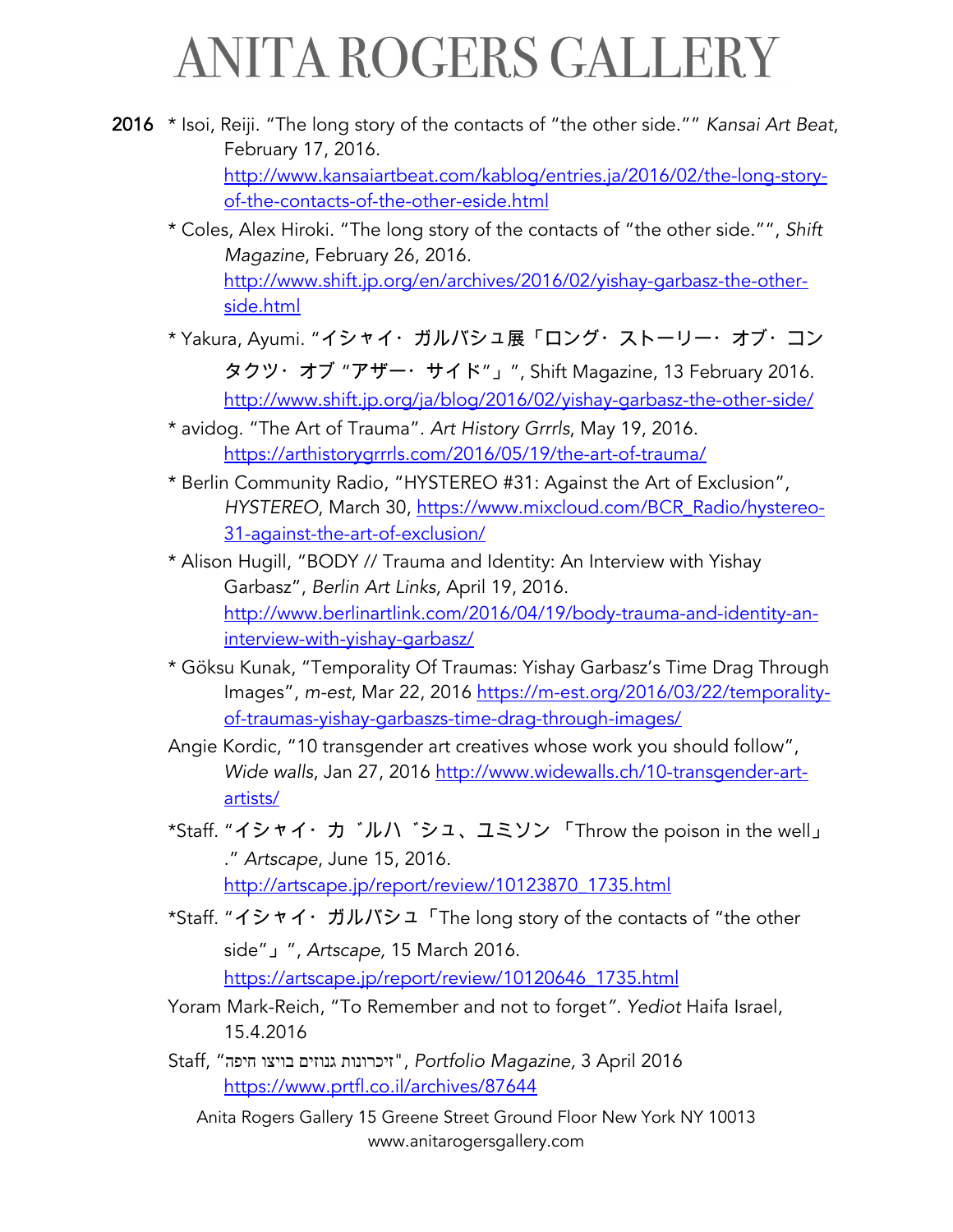- Claire Zalc, Tal Bruttmann, "Microhistories of the Holocaust", *Volume 24 of War and Genocide* pp309, Berghahn Books, 2016
- \* Staff, "Artwork celebrates trans experience in Brighton", *Susses Express,* 17 July 2016. https://www.sussexexpress.co.uk/whats-on/theatre-andcomedy/artwork-celebrates-trans-experience-in-brighton-1-7481584
- *\** Emma Frankland, "Trans Pride Special", *Not yet a robot project and podcast*, August 6<sup>th</sup>, 2016 https://notyetarobot.podbean.com/e/trans-pride-special/
- Yamamoto Nine, "Can the Token Speak? Toward a Theory of the Trojan Token and Preliminary Tactical Notes", *ASCA Conference and Workshop 2016: Transparency / Opacity* https://nineyamamotomasson.com/trojantoken
- Juliet Jacques, "Trans: A memoir", *Verso publishing*, 2016 pp 268-269
- Rose, Emma; Lonsdale, Stephen*.* "Hidden Identities and Concealed Dangers: Visual Art, Transgender Health, and Wellbeing". *International Journal of the Ima*ge. 2016, Vol. 7 Issue 1, p1-12.
- Cook, Sophie, "Latest LGBT News 26/7/2016 TransPride Art & BLAGGS", *Latest TV*, UK, 27 July 2016. https://www.youtube.com/watch?v=\_q5PQtdEow0&feature=youtu.be
- Julieta Sanguino, "The 15 Most Influential Transgender Artists", *Cultura Colectiva*, 26 July 2016, https://culturacolectiva.com/art/the-15-mostinfluential-transgender-artists
- Translated to Spanish (same publication) https://culturacolectiva.com/adulto/los-15-artistas-transgenero-mas-importantes
- 강소영. "예술이란 울타리에서 꺼내준 친구." 월간 샘터 (2016): 26-27.
- Indira Mallik and Jingjie Cheng, "The boys wanna be her", *Felix Magazine,* 11 March 2016. http://felixonline.co.uk/articles/2016-3-11-the-boys-wannabe-her/
- 2015 Palmer Lauren, "15 Revolutionary and Influential Transgender Artists Who Refuse to Be Invisible". *Artnet News*. Nov 20 2015. https://news.artnet.com/people/15-artists-commemorate-transgenderday-remembrance-361520
	- \* Yamamoto, Nine. "We have to think intersectionally—Yishay Garbasz on the politics of allyship and solidarity". *Verso Books Blog*, http://www.versobooks.com/blogs/2309-we-have-to-thinkintersectionally-yishay-garbasz-on-the-politics-of-allyship-and-solidarity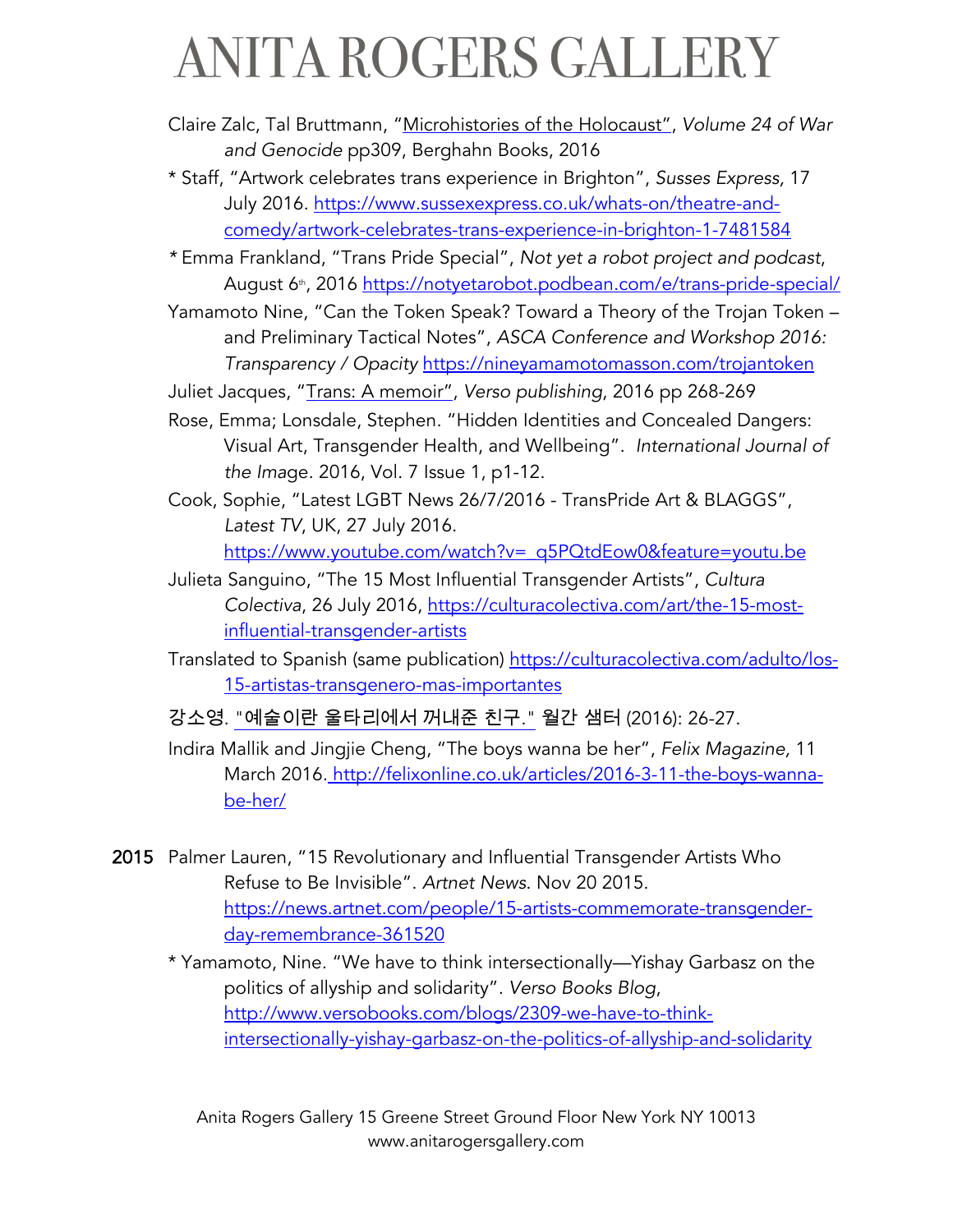Nishimura Morse, Anne and Havinga, Anne E. "In the Wake: Japanese Photographers Respond to 3/11" (*Boston: Museum of Fine Arts*, 2015). ISBN: 978-0-87846-827-0

- \* Halutz, Doron. "Artist Yishay Garbasz burned flesh and trauma works"*. Haaretz* Israeli Daily newspaper weekend supplement. September 3, 2015. . http://www.haaretz.co.il/magazine/.premium-1.2722182
- \* Steinbock, Eliza. "Walking into Conflict: Trans Woman and Visual Artist Yishay Garbasz on Chronicling Trauma". *The Huffington Post,* May 1, 2015. http://www.huffingtonpost.com/eliza-steinbock/walking-into-conflicttra\_b\_7188450.html
- Juliet Jacques, "Translating the Self"*, Frieze Magazine*, 25 September 2015 https://frieze.com/article/translating-self
- Staff, "Internationales Flair im Künstlerhaus", *Eckernförder Zeitung*,13 June 2015. https://www.shz.de/9959371
- Alison Hugill, "ART&FEMINISM // 5 Berlin Artists Who Happen to Be Feminists" *Berlin Art Link*, June 5, 2015 http://www.berlinartlink.com/2015/06/05/art-feminism-5-berlin-artistswho-happen-to-be-feminists/
- Matt Breadmore, "A Boston Photo Exhibition Focuses on a Disaster in Japan". *The New York Times*, May 19, 2015. http://www.nytimes.com/2015/05/19/travel/a-boston-photo-exhibitionfocuses-on-a-disaster-in-japan.html?\_r=0
- \* van der Poel, Stephan, "Yishay Garbasz: In zijn moeders voetspoor". *Journal JaGDaF,* (Issue 7), P.24. 2015 http://hdl.handle.net/11370/ee48d518 e2fe-48bd-bfbb-d2cc575eaaea
- Catani, Stephanie, and Friedhelm Marx, eds. "Uber Grenzen: Texte und Lektüren der deutschsprachigen Gegenwartsliteratur". Vol. 12. *Wallstein Verlag*, 2015.
- 2014 Frank, Priscilla. "10 Transgender Artists Who Are Changing The Landscape of Contemporary Art". *The Huffington Post*, March 26, 2014. http://www.huffingtonpost.com/2014/03/26/trans-artists\_n\_5023294.html
	- \* Johnson, Ken. "Yishay Garbasz: 'Ritual and Reality.'" *The New York Times.*  March 6, 2014. http://www.nytimes.com/2014/03/07/arts/design/yishaygarbasz-ritual-and- reality.html? r=0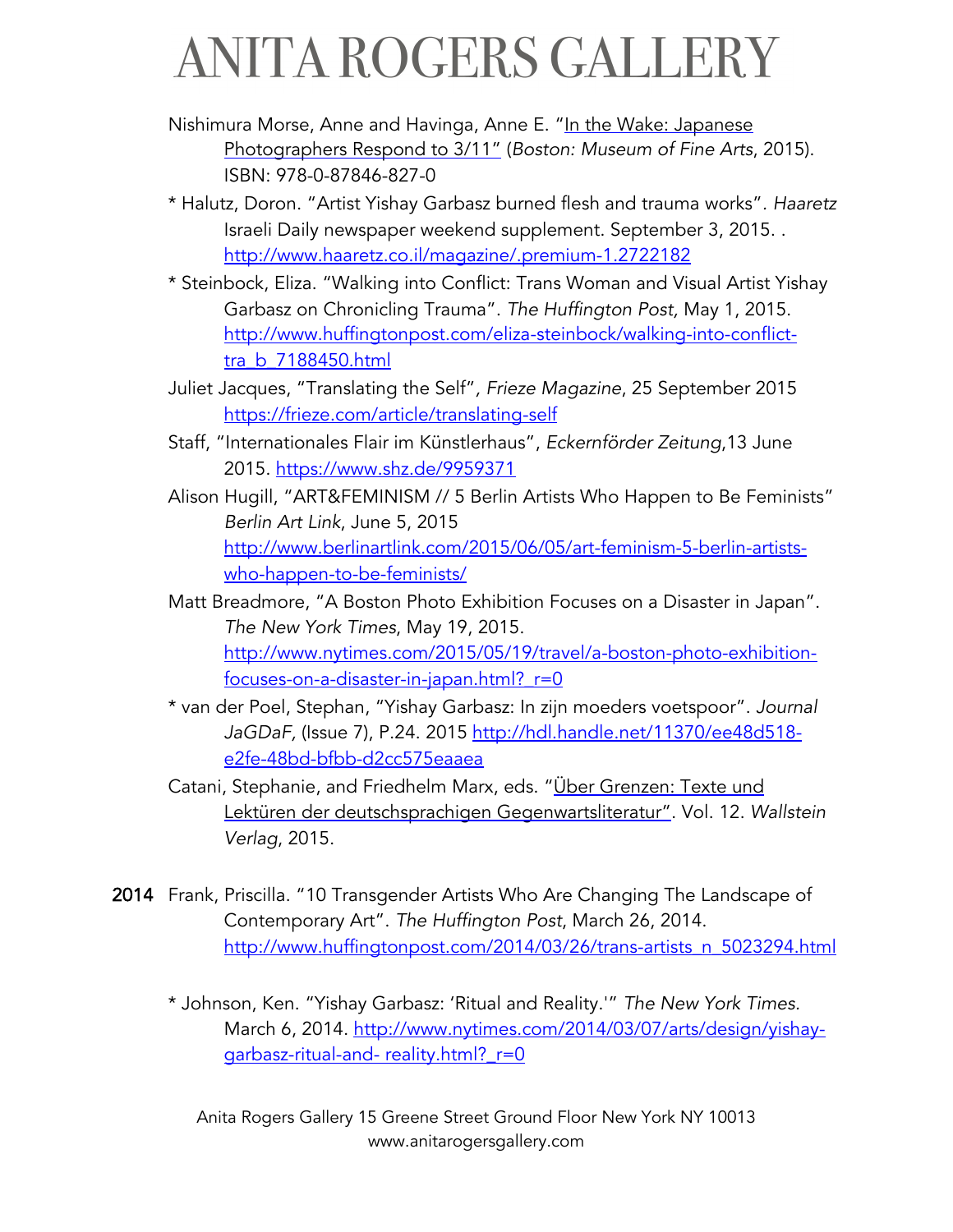Laura Erickson-Schroth*,* "Trans Bodies, Trans Selves: A Resource for the Transgender Community", *Oxford University Pres,* pp553, 2014

- \* Staff. "Yishay Garbasz: Ritual and Reality." *Afasia*. March 14, 2014. http://afasiaarq.blogspot.com/2014/03/yishay-garbasz.html
- Juliet Jacques, "He to she: Transformation is sold as an instant miracle but for transsexual people the journey is slow and painful"*, Aeon Magazine*. 15 Jan 2014 https://aeon.co/essays/there-was-no-before-and-after-in-mytranssexual-journey
- 2013 Miaji, Naoko. "Trauma" *Iwanami Shoten,* Japan. 18 April 2013. pp 231–233, ISBN: 978-4-00-431404-2.
	- \* L'Heureux, Michele. "On the role of the artist in promoting social change"*. Brandeis NOW*. April 15, 2013. http://www.brandeis.edu/now/2013/april/garbasz.html
	- \* Staff. "Coming Soon, Coming Home: Portraits of Jewish Women by Yishay Garbasz". *Brandeis University*. April 16, 2013. http://www.brandeis.edu/wsrc/arts/comingsoon.html
	- \* Waxman, Tobaron. "Interview with Yishay Garbasz". *Pretty Queer*. March 3, 2013. http://www.prettyqueer.com/2013/03/03/interview-with-yishaygarbasz/
	- \* 송정로 기자, "백령도 평화예술레지던시에 영국작가 합류", Incheon Online, 14 September 2013. http://m.incheonin.com/news/news\_view.php?sq=21852&m\_no=&sec=2
- 2012 \*Jovanovic, Rozalia. "Seven Art Fair to Return to Art Basel Miami Beach". *The New York Observer Online – Gallerist NY,* September 19, 2012. https://observer.com/2012/09/seven-art-fair-is-a-go-at-art-basel-miamibeach/
	- Velmet, Aro. "Kehaline kasvatus", *Artshok*, 10 March 2012. http://artishok.blogspot.com/2012/03/kehaline-kasvatus.html
	- Staff. "Best Basel Headline Grab 2012". *Miami New Times,* June 2012. http://www.miaminewtimes.com/bestof/2012/award/best-basel-headlinegrab-3315540/
- 2011 Marina Cashdan, "Show of Support, Seven Miami"*, New York Times blog,* December 2, 2011.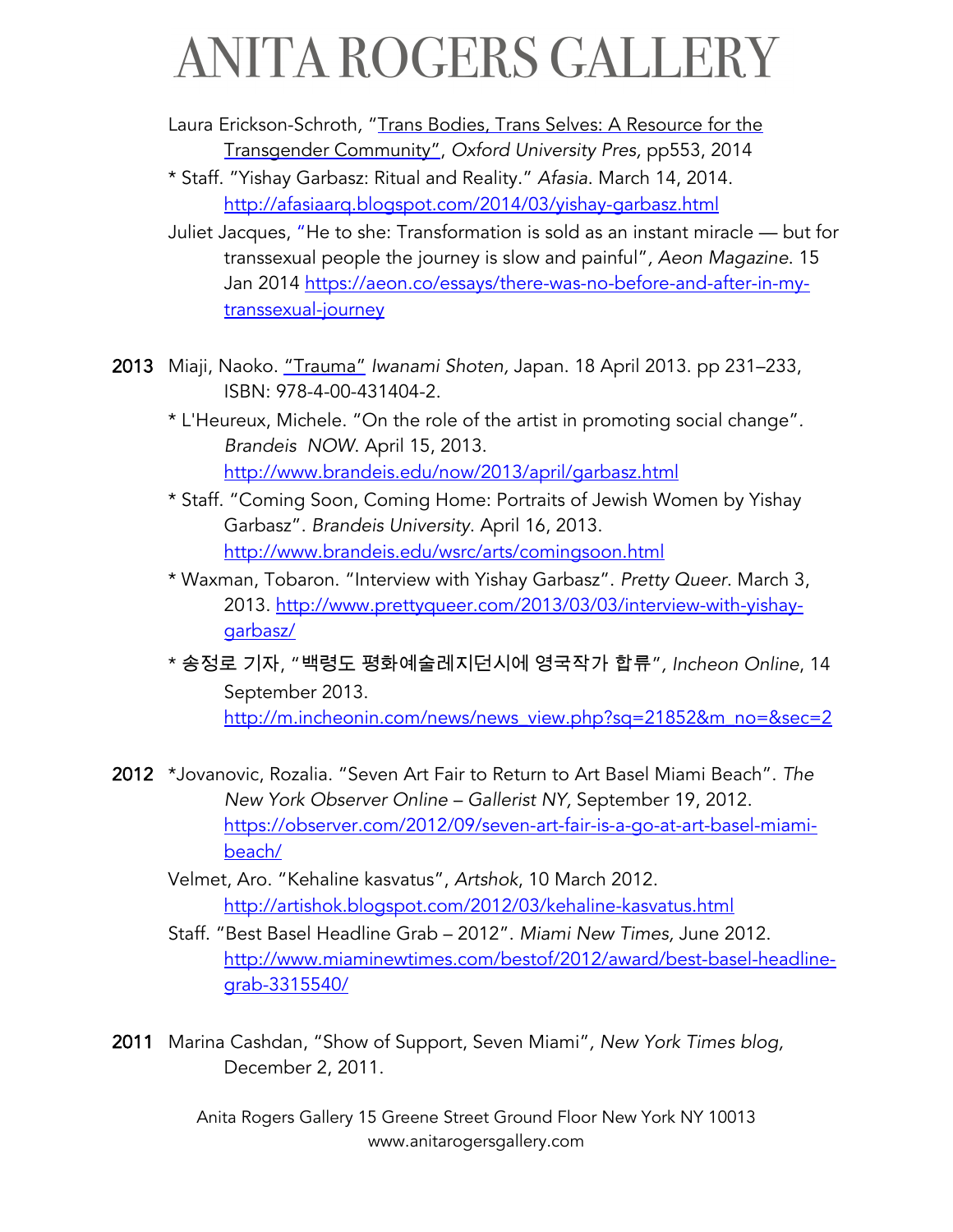https://tmagazine.blogs.nytimes.com/2011/12/02/show-of-supportseven-miami/

- Anne Tschida, "Art Basel: The Takeaway", *Knight Foundation*, 6 December 2011. https://knightfoundation.org/articles/art-basel-the-takeaway/
- Jordan Melnick, "Basel Hopscotch: Seven To Scope To Pulse", *Beached Miami*, 30 Nov 2011. http://www.beachedmiami.com/2011/11/30/baselhopscotch-scope-seven-pulse/
- Fox, Catherine, "Art Basel Miami Beach, where shopping, aesthetics, flamboyance generate heat and sometimes light", *ARTSATL*, 19 Dec 2011. https://www.artsatl.org/art-basel-miami-where-shopping-aestheticexperience-citys-flamboyance-generate-heat-and-sometimes-light/
- Staff, *"*Seven Art Fair At Art Basel Miami", *Cheap & Plastique blog*, 21 Dec 2011. https://cheapandplastique.wordpress.com/2011/12/21/seven-artfair-at-art-basel-miami/
- Cox, Joanie. "Glamazon: Unusual gifts for unusual people"*, Sun Sentinel.* 15 Dec 2011. https://www.sun-sentinel.com/sfl-glamazon-unusual-gifts-forunusual-people-20111215-story.html
- Hamacher, Katharina. "Wer den ersten Sein wirft", *Kölniche Rundchau*, 5 Aug 2011.
- \* Raimund Wolfer, "Yishay Garbasz: Becoming. A Gender Flipbook", *Mitteilungen der Magnus-Hirschfeld-Gesellschaft*, Mai 2011. https://magnus-hirschfeld.de/publikationen/mitteilungen/mitteilungen-46-47/
- 2010 De Tilly, Katie. "Art Spy: Soulful journeys in Korea". *Bacharat Magazine* Hong Kong, October, 2010. pp.126 -127.
	- \* Staff, "Bold photography book Becoming documents the gender transformation process", *Adobe Magazin,* 30 Oct 2010. https://www.adobomagazine.com/news/bold-photography-bookbecoming-documents-the-gender-transformation-process/
	- \* Brenda Wiegand, "Photography by Yishay Garbasz at Northwood University in Midland", *M Live*, 8 Nov 2010. https://www.mlive.com/entertainment/saginaw/2010/11/photography\_by \_yishay\_garbasz.html
	- \* KlomfaB, Johannes and Sabine Rlester. "Lere Orte und darüber der Geist der Toten", *Jüdische Zeitung*, January 2010. http://www.jzeit.de/archiv/artikel.1957.html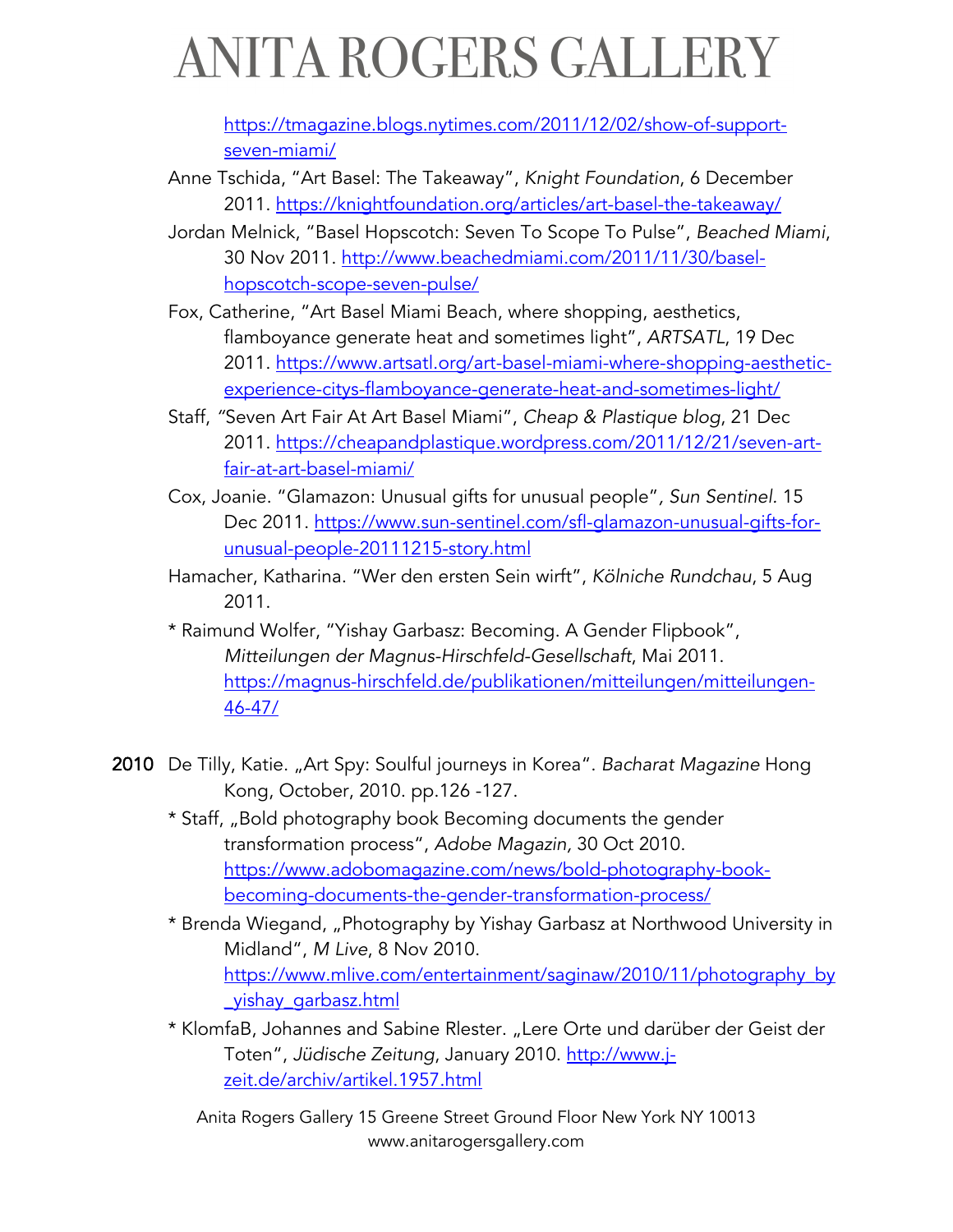- Maltz-Leca, Leora. "Critics Pick: Living in Evolution." *Artforum*, November 10, 2010. https://www.artforum.com/picks/living-in-evolution-26784
- \* Rosen, Bjorn. "Blick ins Innere: Schoa. Das Thema hat mich gewählt, sagt Yishay Garbasz. So folgte die Fotografin." *Juedische Allgemeine,* January 28, 2010. p.3. http://www.juedische-allgemeine.de/article/view/id/4994
- \* Rosen, Bjorn. "Die Kunst zu leben." *Der Tagesspigel*, November, 14, 2010. http://www.tagesspiegel.de/zeitung/frauen-und-maenner-die-kunst-zuleben/2174966.html
- \* David Moldau,. "Child of a Survivor Walks in Her Mother's Footsteps." *Jewish Journal,* April, 1, 2010.
- Staff. "Interview." *Wolganmisool Art Magazine Korea*, October, 2010.
- \* Staff, "A conversation with Yishay Garbasz", *Nymphoto Blog women in photography*, January 2010 http://nymphoto.blogspot.com/2010/02/conversation-with-yishaygarbasz.html
- Ozaki Tetsuya, "222: A turning point for international art shows", *RealTokyo*, 21 December 2011 http://archive.realtokyo.co.jp/docs/en/column/outoftokyo/bn/ozaki\_222\_ en/
- Brown, Kimberly. "A report from the 2010 Busan Biennale"*, Frieze Magazine,* 27 October 2010 https://frieze.com/article/living-evolution'
- \* Osaka, Naofumi. "Report: A talk on works by Yishay Garbasz", *Art-It* 21 January 2010 https://www.artit.asia/en/u/wakoart\_e/sznpi9b2tbf5mgwrdc1e
- 2009 \* Birmingham, Lucy. "Critics pick: Yishay Garbasz, Wako Works of Art." *Artforum.com*, May 2009. https://www.artforum.com/picks/yishaygarbasz-22672
	- \* Birmingham, Lucy. "Collecting the lost pieces of a soul: Seeking self-discovery, Yishay Garbasz traced her mother's Holocaust experience." *Japan Times*, May 1, 2009. http://www.japantimes.co.jp/text/fa20090501a1.html
	- \* Sophie Knight, "The Scars of History", *Tokyo Art Beat*, 12 May 2009. http://www.tokyoartbeat.com/tablog/entries.en/2009/05/the-scars-ofhistory.html
	- \* Staff, "Footsteps", *The Yomiuri Shimbun*, pp4 ART+, 11 May 2009.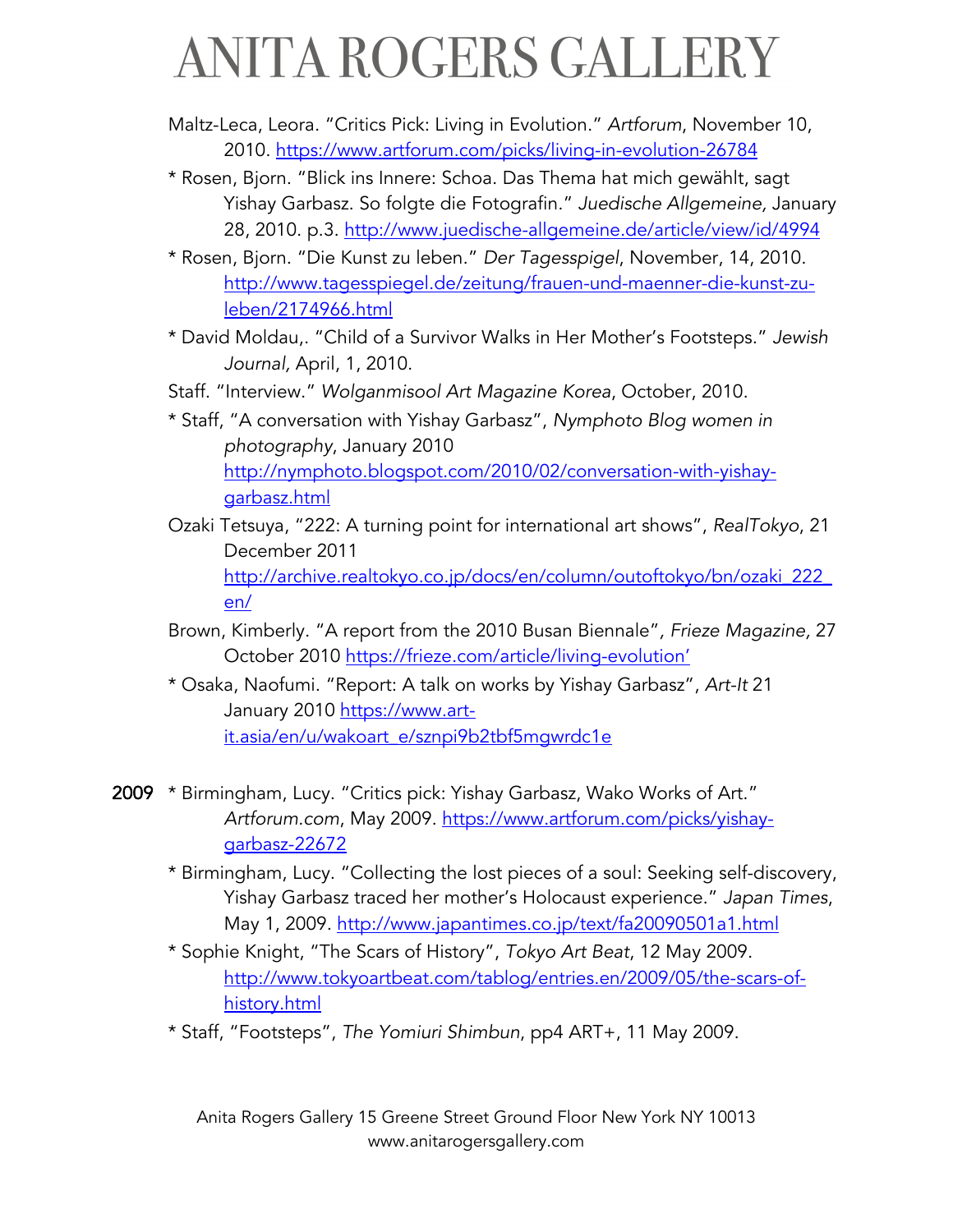Colbert, Jörg. "The Best Photo Books of 2009". *Conscientious Blog*, December 2009.

http://jmcolberg.com/weblog/2009/12/the\_best\_photo\_books\_2009/

\* Colberg, Jörg. "Review: In My Mother's Footsteps." *Conscientious Blog*, June, 5, 2009.

http://jmcolberg.com/weblog/2009/06/review\_in\_my\_mothers\_footsteps \_by\_yishay\_garbasz/

- \* Staff. "Picture Power." *Newsweek Japan*, October 14, 2009.
- \* Stadeus, Geert. "Fotoboeken." *Snoecks,* October 1, 2009.
- \* Staff, "There is no final photograph." *atsung* Blog, 2 May 2009. https://atsung.exblog.jp/11448381/
- \* Staff, "ホロコーストを生き延びた母の足跡。イシャイ・ガルバシュ写真展", Veria, 10 April 2009. http://new.veritacafe.com/archives/1657215.html?.link\_prev=1
- \* Nakamura, Kazashito, "写真展"In My Mother's Footsteps"by Yishay Garbasz" *KazaLogue*, 21 May 2009. http://photo.kaza.jp/?eid=993983&imageviewer&image=20100916\_5543 15.jpg
- \* Confino,Virginie. "Livers." *Azart,* September 1, 2009.
- \* Sabina Rester. "Neue Buch." *Photonews*, August, 2009.
- \* Mack, Gerhard. "Die Seele der Mutter einsammeln", *Neue Zürcher Zeitung*, 26, July 2009.
- \* Rappmund Gerwers, Kirstin. "Buch Des Monats." *ProfiFoto,* June, 2009.
- \* Koopman, Peter. "Boekbespreking: Yishay Garbasz, In My Mother's Footsteps" *cadoc.nl photography and art magazine.* 26 April 2009. http://www.cadoc.nl/cadoc.php?artikel=1546&titel=Yishay\_Garbasz:\_In My\_Mother's\_Footsteps
- \* Stiekel, Bettina. "Bilder einer Seele." *Der Spiegel*, May 30, 2009. p.50.
- \* Meike Fisher "In My Mother's Footsteps", *5 Lux,* 6 May 2009.
- \* Hübner, Klaus "In My Mother's Footsteps", *Kult*, August/September 4/2009. Shihoko Lida, "Contributor best five exhibitions of 2009"*, ART iT* https://www.art-it.asia/en/u/admin\_columns\_e/rplctbsavolnu3a0g51f

2008 \* Brostoff, Marissa. "In Thailand, an Unusual Exhibit." *The Forward*, January 23, 2008. http://forward.com/articles/12527/in-thailand-an-unusual-exhibit-/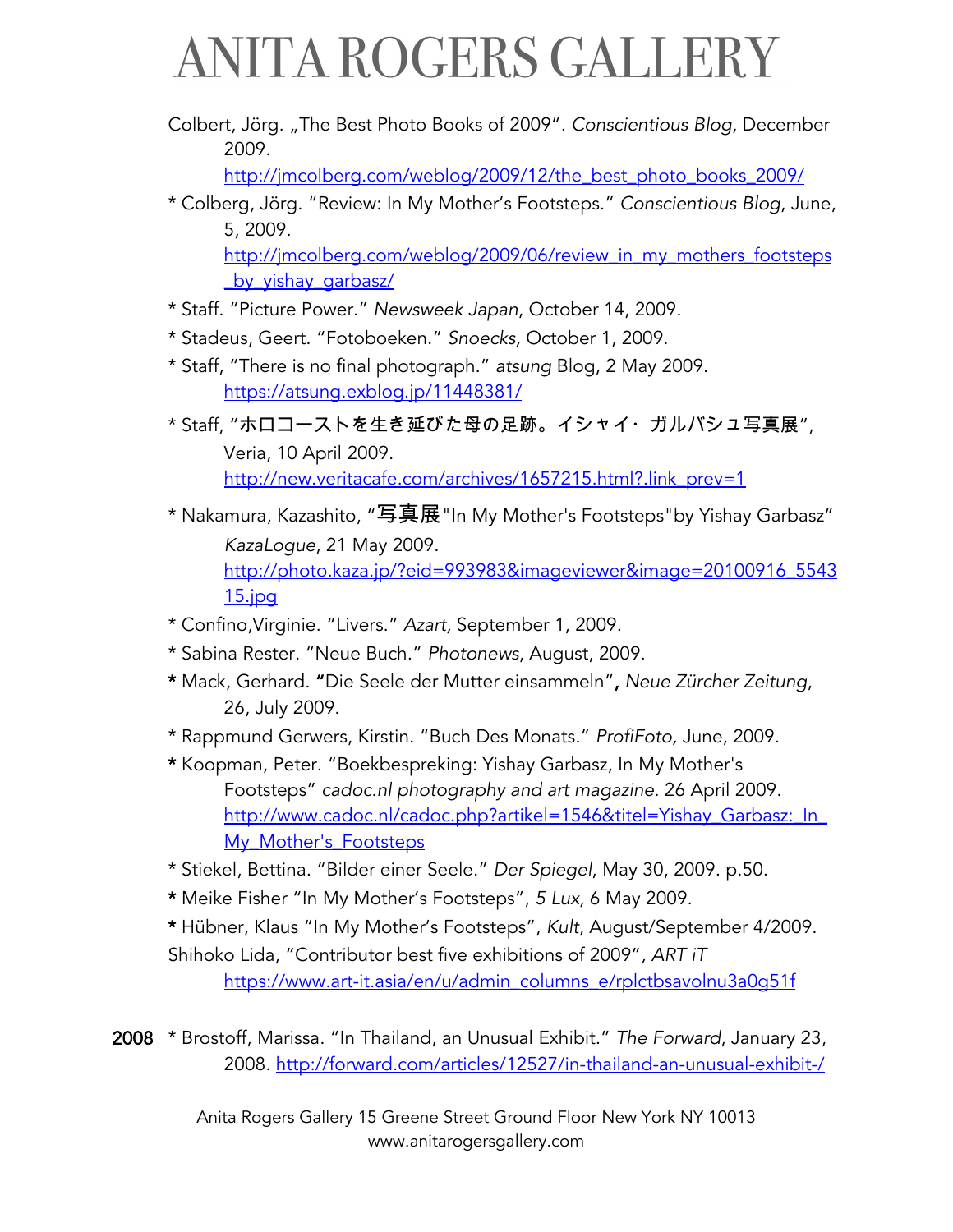- \* Anna Shkolnik, "Азиатскии взгляд на евреиские ценности", *booknik.ru*, 2 Feb 2008. http://booknik.ru/today/reports/aziatskiyi-vzglyad-naevreyiskie-tsennosti/
- \* Messenger, Jim. "Lost & Found." *Art4d*, June 2008.
- \* Staff. "Moving Work of Yishay Garbasz Exhibited in Chiang Mai, Thailand." *Jewish Times Asia*, January 2008. http://www.jewishtimesasia.org/component/content/article/200-2008- 02/857-moving-work-of-yishay-garbasz-exhibited-in-chiang-mai-thailand
- \* Staff. "The Holocaust Revisited." *The Nation*, February 2008.
- \* Tilley, Bob. "The Holocaust Revisited." *City Life*, January 2008. http://www.chiangmainews.com/ecmn/viewfa.php?id=2072
- \* Huang, Jialin. "以色列摄影大师美浓展艺." *Liberty Times (*自由时报), February 22, 2008, p. A13.
- 2007 Staff. "Gift of Tongues." *Art4d*, November 2007.
	- \* Staff, "In The Same House", *Taipei Times* p A14, 7 December 2007.
	- \* Staff, "In The Same House", *China News (Taiwan)*, p C2, 7 December 2007.
	- \* Song, Yicheng. "客家攝影展." Taiwan Times (臺灣時報), December 7, 2007, p. 12.
	- \* Huang, Jialin. "驻村艺术家感受客家人情味." *Liberty Times (*自由时报*)*, December 17, 2007, p A13.
	- \* Wang, Zhaoyue. "以籍駐村藝術家 徵三代同堂." United Daily News (联合报), September 1, 2007, p. D8.
	- \* Chen, Zhipeng. "喜欢台湾的艺术家Yishay (乙赛) 十月期间将在美浓进行家族摄 影." *Yueguangshan Magazine (*月光山杂志), no. 922, October 19, 2007, p. 2.
	- \* Wang, Jiecun. "阿公店水庫放空防淤繼續辦." *China Times (*中國時報), September 15, 2007, p. C2.
	- \* Liu, Zhiwei. "客家文物明起試營運." Apple Daily (蘋果日報), December 7, 2007, p. A26.

2006 \* Der Kellen, Ralf Bei. "Zeitlos und detailgetreu." *Deutschlandradio Kultur*, November 21, 2006. http://www.dradio.de/dkultur/sendungen/profil/576908/ and December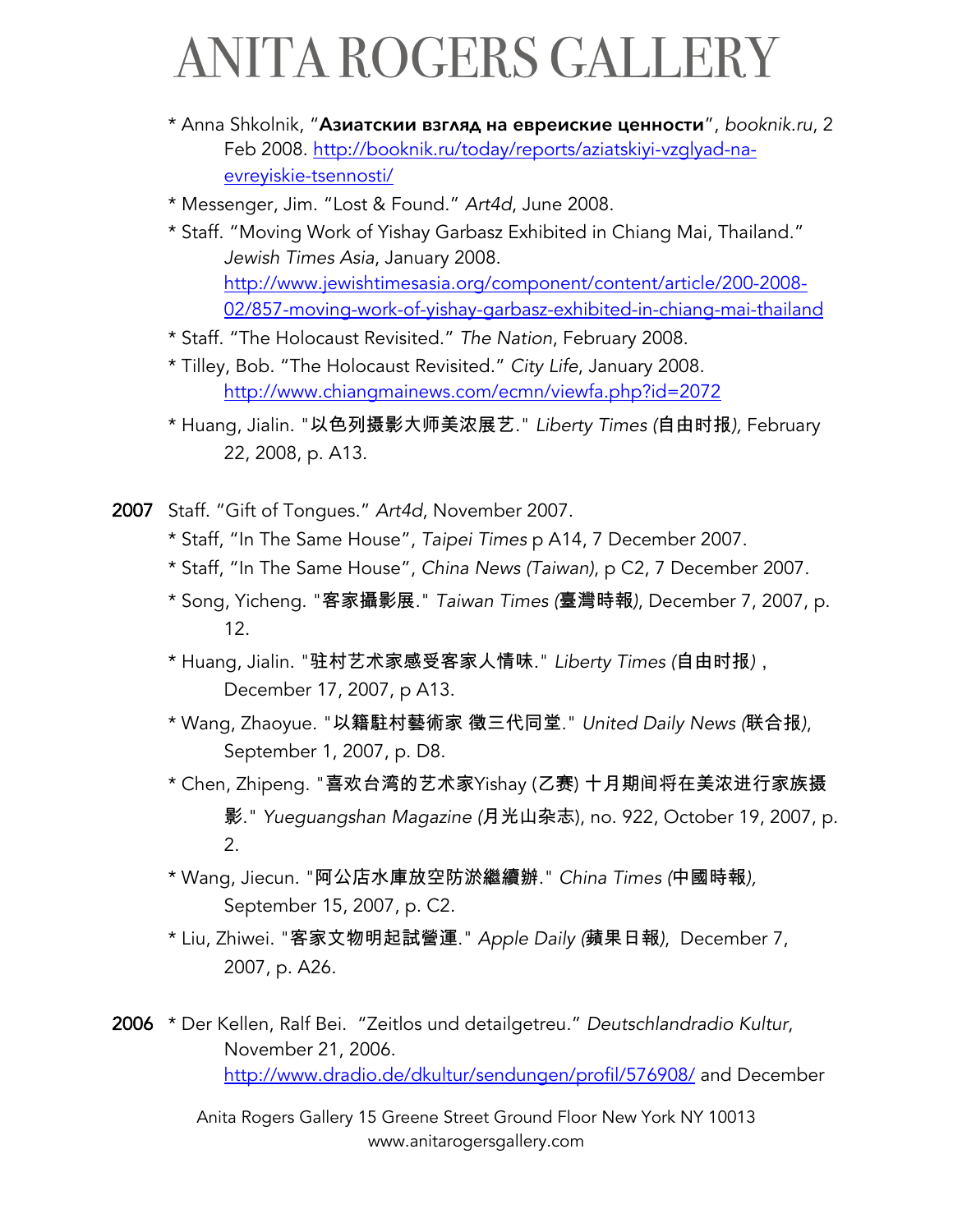27 2006. https://www.deutschlandfunkkultur.de/zeitlos-unddetailgetreu.1153.de.html?dram:article\_id=181338

- Feist, Nora. "Unverstellter Blick." *Berliner Zeitung*, October 13, 2006. http://www.berliner-zeitung.de/archiv/eroeffnung-der-cicero-galerie-fuerpolitische-kunst-unverstellter-blick,10810590,10426310.html
- \* Kroohs, Dwayne. "2005: A Look Back." *The Daily Freeman*, January 1, 2006. http://www.dailyfreeman.com/articles/2006/01/01/people%20&%20event s/15848255.txt
- \* Staff. "Die Welt mauert sich ein." *plus*, November 2006.
- Magorzata Ziemianin, Monika Stasilonis-Bedorf, Ryszard Gaszyna, "Po Auschwitz Christianstadt byt rajem... ", *Gazeta Nowogrod Bobrzanski*, 19 June 2006.
- \* Staff. "Mauerbilder mitten in Berlin." *Cicero*, November 17, 2006.
- Staff. "Politikmagazin Cicero eröffnet eigene Foto-Galerie", FotoHits Magazin, 9 November 2006. https://www.fotohits.de/news/artikel/politikmagazincicero-eroeffnet-eigene-foto-galerie/
- \* Staff. "Die Mauer." *Kunst Herbst Berlin*, October 13, 2006.
- \* Staff. "The Fence." on "Die Kulturzeit-Tipps in Kürze." *3SAT*, Oct. 12, 2006. http://www.3sat.de/page/?source=/kulturzeit/tips/98885/index.html
- Staff. "Mitten in Berlin entsteht unter der Schirmherrschaft des Politikmagazins Cicero ein neuer Veranstaltungsort." *Berliner Zeitung*, October 10, 2006.
- Leisse, Alexander. "Politische Photographie in Berlin", *Deutsche Gesellschaft für Fotografie e.V. –online,* 10 December 2006.
- Staff, "Zaungäste", *JungeWelt*, 11 October 2006.
- Staff, "Galerie für politische Fotografie" *Kulturnews, Berliner Morgenpost,* 10 October 2006.
- Staff, "Ciecero-Galerie für politische Fotografie" *DOCMA-Fotomagazin online*, www.docoma.info, 15 November 2006.
- Staff, "Ringiers «Cicero» eröffnet Galerie für politische Fotografie" *KlineReport,*  www.kleinreport.ch 9 October 2006.
- Bei der kellen, Ralf. "'Cicero' eröffnet Fotogalerie in Berlin" *Kulturnarchrichten, DeutschlandR*adio, 10 October 2006.
- Staff, "Abendschau*"*, *Rundfunk Berlin-Brandenburg (RBB)*, October 11, 2006.
- 2005 \* Der Feber, Ron, "Noord Nieuws" (evening news), RTV Noord. Holland. 15 March 2005.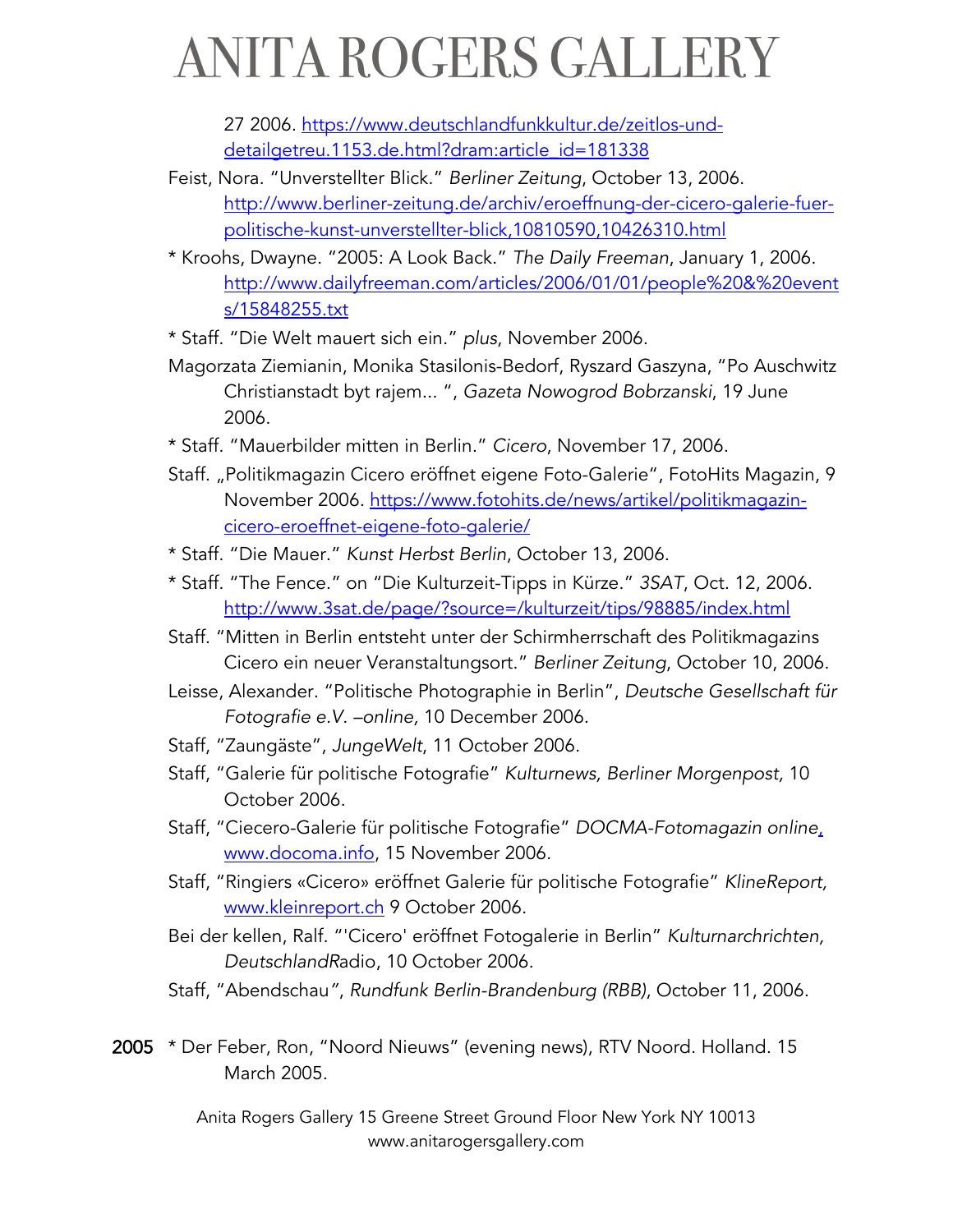- \* Mitchell, Paula Ann. "Heartfelt Journey." *The Daily Freeman,* October 30, 2005. http://www.dailyfreeman.com/articles/2005/10/30/people%20&%20event s/15478479.txt
- \* De Lange, Henny. "In de voetsporen van een moeder." *Trouw Newspaper,* September 3, 2005.
- 2004 \* Kroohs, Dwayne. "2004: A Look Back." *The Daily Freeman*, December 26, 2004.

http://www.dailyfreeman.com/articles/2004/12/26/people%20&%20event s/13622799.txt

\* Mitchell, Paula. "Retracing a Mother's Painful Journey." *The Daily Freeman*, May 9, 2004. http://www.dailyfreeman.com/articles/2004/05/09/people%20&%20event s/11615594.txt

#### ARTIST RESIDENCIES

- 2022 IASPIS, Sweeden, June-August.
- 2017 Villa Waldberta, Germany, Dec .
- 2016 Baexong Arts, Japan, Jan March .
- 2015 Eckernförde Künstlerhaus, Germany Apr June.
- 2014 National Art Studio, Changdong, National Museum of Modern and Contemporary Art, Korea, Jan – June .
- 2013 IAP Baengnyeong-do Peace Arts Residency Project, Korea, Sep Nov. Tokyo Wonder Site, exchange program, May – July. Hadassah-Brandeis Institute, Boston Mass, artist in residency, Apr.
- 2010 Northwood University, Midland, MI visiting artist.
- 2009 Tokyo Wonder Site, Tokyo, Japan, Creator-in-Residence International Nomination Program, Jan – Apr .
- 2007-2008 Kio-A-Thau Artist-in-Residence, Kaohsiung County, Taiwan, Aug Jan
- 2007 Artist-in-Residence(ART), Tokyo, Japan, .

#### LECTURES & TEACHING

- 2021 Landmark College, Why we cant have nice things.
- 2020 University of Vienna, Cultural Policy, Politics & Activism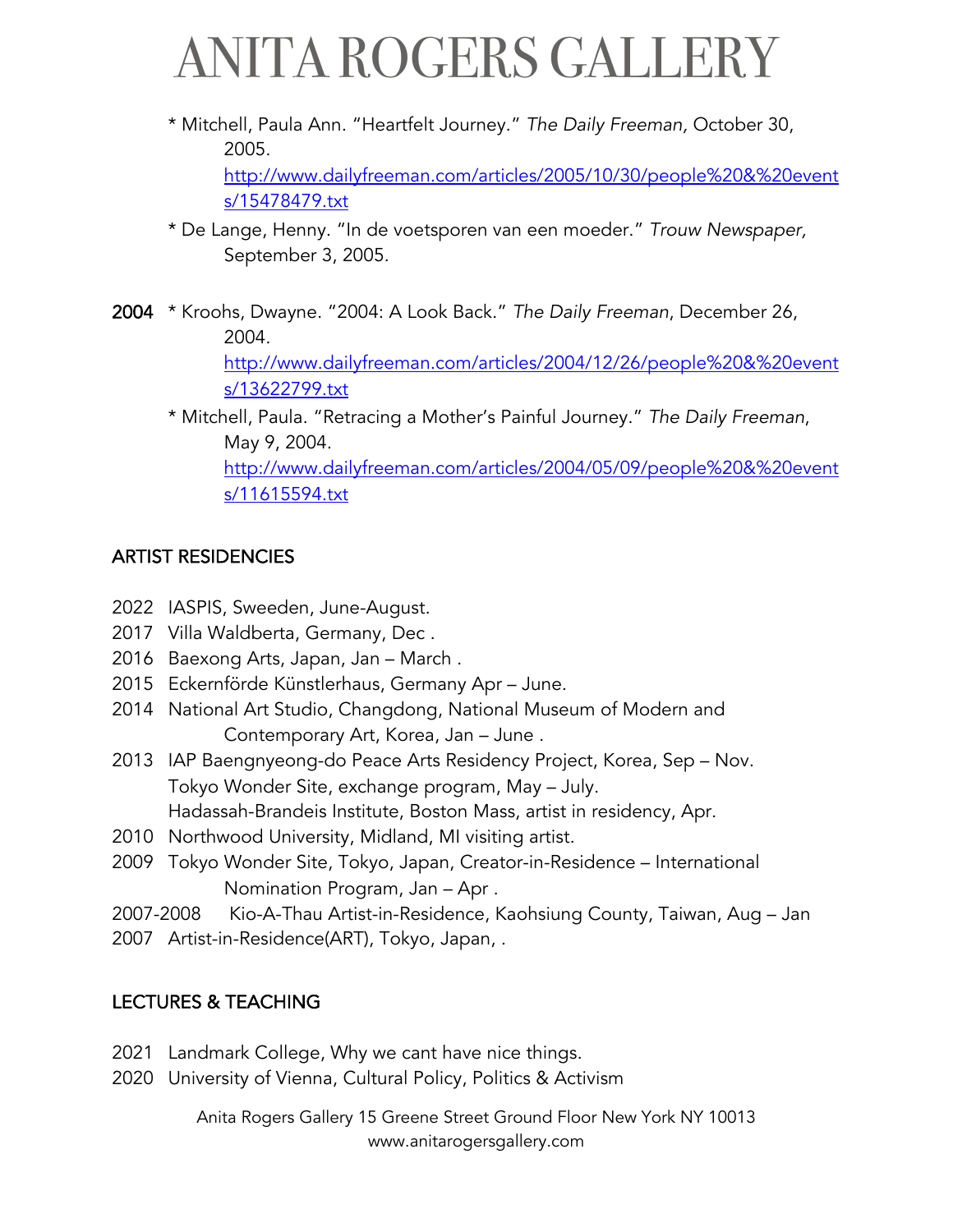2019 Nordic Trans Realities Conference.

Sonntags Club (LGBTQ organization), Berlin.

- 2018 Weld, Stockholm Sweden
- 2017 Art & Activism symposium Rotterdam Holland Halle 6, Kreativquartier Munich.
- 2016 Hospitable project, Tottori Japan
- 2015 Tate Modern, London UK
- 2014 Cal Arts (CSSSA) LA, USA Oberwelt collective, Stuttgart
- 2013 Hitotsubashi University, Tokyo Brandeis University, Boston. USA
- 2011 Landmark college, Putney, VT USA Rutgers University New Jersey, USA
- 2010 Arsenal Berlin (Screening) B\_Books, Berlin, Germany, Busan Biennale Academic Panel, Busan, Korea. Columbia University, New York, USA. Delta College, Saginaw, MI.USA Fachhochschule Frankfurt am Main, Frankfurt, Germany Landmark College, Putney, VT, USA Northwood University, Midland,USA
- 2009 Tokyo Wonder Site, Tokyo, Japan,
- 2007 Kyoto Sangyo University, Kyoto, Japan, Kio-A-Thau, Artist Village, Kaohsiung Taiwan National University of Kaohsiung, Taiwan

#### GRANTS AND AWARDS

- 2021 Stiftung Kunstfonds Arbeitsstipendium (one year work grant)
- 2016 Berlin Senat travel grant
- 2014 Deutsche Künstlerhilfe Bundespräsident
- 2013 Berlin Tokyo Exchange, Creative City, Berlin Brandeis University Project grant.
- 2013 Deutsche Künstlerhilfe Bundespräsident
- 2010 Film/Video des Künstlerinnenprogramms, Creative City, Berlin, Germany (+Catalog)
- 2009 Book of the month Profifoto magazin Germany. June 2009 Art It, best exhibition of 2009